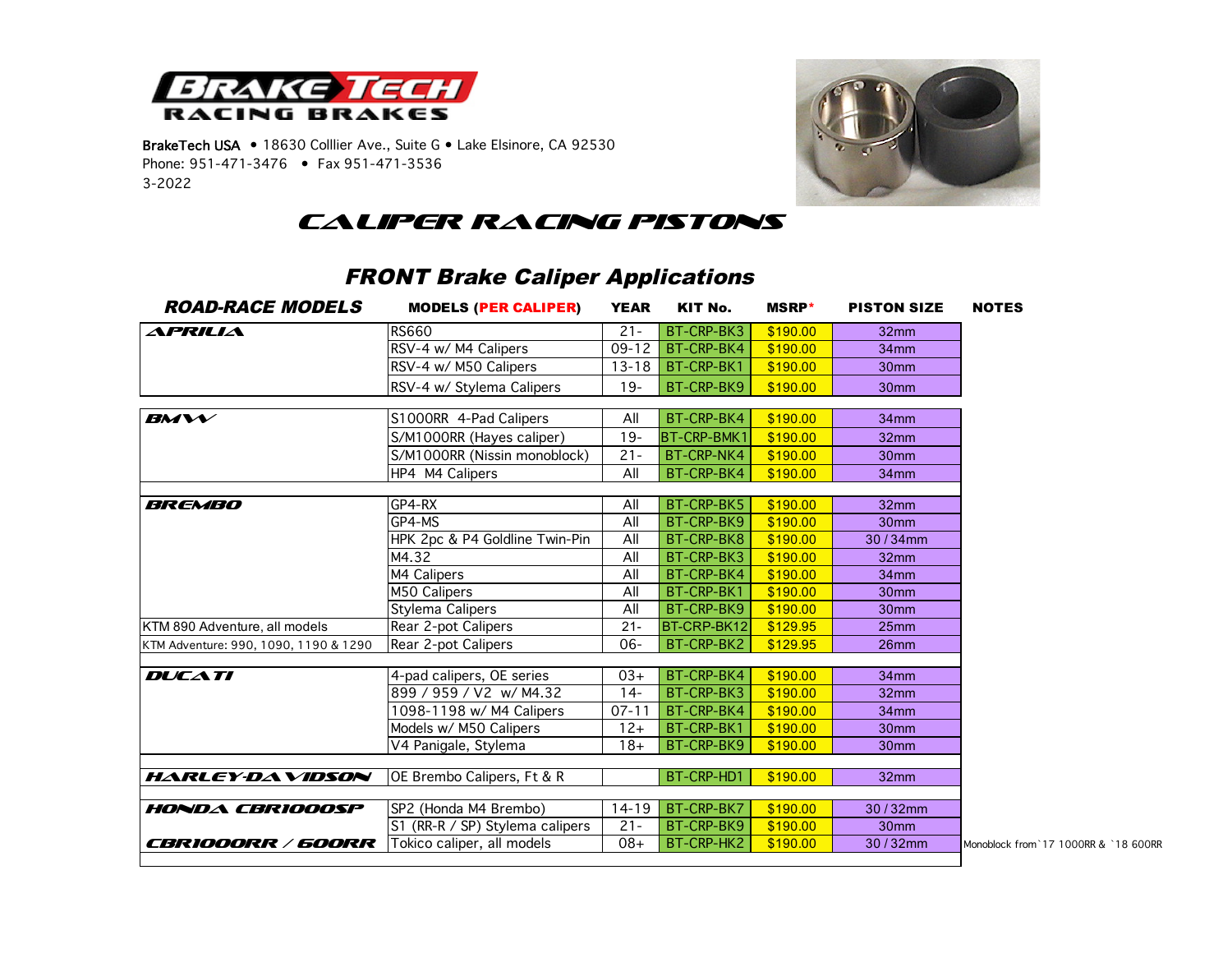| <i><b>ROAD-RACE MODELS</b></i>  | <b>MODELS (PER CALIPER)</b>                       | <b>YEAR</b> | KIT No.     | <b>MSRP</b> * | <b>PISTON SIZE</b> | <b>NOTES</b>      |
|---------------------------------|---------------------------------------------------|-------------|-------------|---------------|--------------------|-------------------|
| KAWASAKI                        | ZX10R / RR / SE                                   | $16 - 21$   | BT-CRP-BK1  | \$190.00      | 30 <sub>mm</sub>   | Brembo M50        |
|                                 | H <sub>2</sub> / Stylema calipers                 | $19 -$      | BT-CRP-BK9  | \$190.00      | 30 <sub>mm</sub>   |                   |
|                                 | 400 Ninja                                         | $18 -$      | BT-CRP-KK1  | \$129.95      | $27$ mm            |                   |
|                                 | ZX6R (Nissin 2-pad)                               | 13-         | BT-CRP-KK2  | \$190.00      | $30/32$ mm         | Monoblock Caliper |
|                                 | ZX10R (Tokico)                                    | $08 - 15$   | BT-CRP-KK3  | \$190.00      | 30 <sub>mm</sub>   | 2pc Caliper       |
| KTM                             | $RC8$ , all $(M4)$                                | $08+$       | BT-CRP-BK4  | \$190.00      | 34 <sub>mm</sub>   |                   |
|                                 | 1290 Super Duke R                                 | 14-19       | BT-CRP-BK1  | \$190.00      | 30 <sub>mm</sub>   |                   |
|                                 | 1290 Super Duke R, Stylema                        | $20 -$      | BT-CRP-BK9  | \$190.00      | 30 <sub>mm</sub>   | Stylema           |
| KTM Rear 2-pot Adventure Models | 890 Adventure, all models                         | $21 -$      | BT-CRP-BK12 | \$129.95      | 25 <sub>mm</sub>   |                   |
| KTM Rear 2-pot Adventure Models | 990, 1090, 1190 & 1290                            | $06-$       | BT-CRP-BK2  | \$129.95      | 26 <sub>mm</sub>   |                   |
| SUZUKI GSX-R                    | 600/750/1000 (Brembo)                             | $11+$       | BT-CRP-BK3  | \$190.00      | 32mm               |                   |
|                                 | 600/750/1000 (Tokico)                             | $04 - 11$   | BT-CRP-SK1  | \$190.00      | $30/34$ mm         | All               |
|                                 | $H \triangle Y \triangle BUS \triangle$ (Stylema) | 2021        | BT-CRP-BK9  | \$190.00      | 30 <sub>mm</sub>   |                   |
|                                 |                                                   |             |             |               |                    |                   |
| YAMAHA                          | YZF-R1                                            | 04-06       | BT-CRP-YK1  | \$190.00      | 26.8/30mm          |                   |
|                                 | YZF-R1                                            | $15 - 22$   | BT-CRP-YK1  | \$190.00      | 26.8/30mm          |                   |
|                                 | YZF-R6                                            | 05-20       | BT-CRP-YK1  | \$190.00      | 26.8/30mm          |                   |
|                                 | YZF-R3                                            | $15 -$      | BT-CRP-YK3  | \$129.95      | $27$ mm            |                   |

## ••• OFF-ROAD MODELS •••

## FRONT & REAR Brake Caliper Applications

| <i><b>OFF-ROAD MODELS</b></i>          | <b>MODELS</b>                    | <b>YEAR</b> | <b>PART No.</b> | <b>MSRP</b> | <b>FOR USE WITH</b><br><b>NOTES</b> |
|----------------------------------------|----------------------------------|-------------|-----------------|-------------|-------------------------------------|
| BETA                                   | Nissin calipers (25mm, rear)     | $05-13$     | BT-CRP-N1       | \$64.95     | w/FDB2162 pads                      |
| BREMBO                                 | Caliper (26mm pistons, rear)     | $04-$       | BT-CRP-B2       | \$64.95     | w/FDB2165 pads                      |
|                                        | Caliper (24mm pistons, rear)     | 18-         | BT-CRP-B6       | \$64.95     | w/FDB2165 pads                      |
| Front 2-pot Husky & KTM Offroad Models | Caliper (24mm pistons, front)    | 09-         | BT-CRP-BK6      | \$129.95    | w/FDB2018 pads                      |
| KTM Rear 2-pot Adventure Models        | 890 Adventure, all models (25mm) | $21 -$      | BT-CRP-BK12     | \$129.95    | w/FDB2018 pads                      |
| KTM Rear 2-pot Adventure Models        | 990, 1090, 1190 & 1290 (26mm)    | 06-         | BT-CRP-BK2      | \$129.95    | w/FDB2018 pads                      |
| GAS GAS                                | Caliper (26mm pistons, rear)     | $04 -$      | BT-CRP-B2       | \$64.95     | w/FDB2165 pads                      |
|                                        | Caliper (24mm pistons, rear)     | 18-         | BT-CRP-B6       | \$64.95     | w/FDB2165 pads                      |
| <b>Front 2-pot Calipers</b>            | Caliper (24mm pistons, front)    | $09-$       | BT-CRP-BK6      | \$129.95    | w/FDB2018 pads                      |
| HONDA                                  | CR125/250<br>(27mm)              |             | BT-CRP-H1       | \$64.95     | w/FDB2139 pads                      |
|                                        | CRF150R<br>(22mm, rear)          | $07 - 21$   | BT-CRP-H3       | \$64.95     | w/FDB2139 pads                      |
|                                        | CRF250R<br>(22mm, rear)          | 04-21       | BT-CRP-H3       | \$64.95     | w/FDB2139 pads                      |
|                                        | CRF450R<br>(22mm, rear)          | $02 - 21$   | BT-CRP-H3       | \$64.95     | w/FDB2139 pads                      |
|                                        |                                  |             |                 |             |                                     |